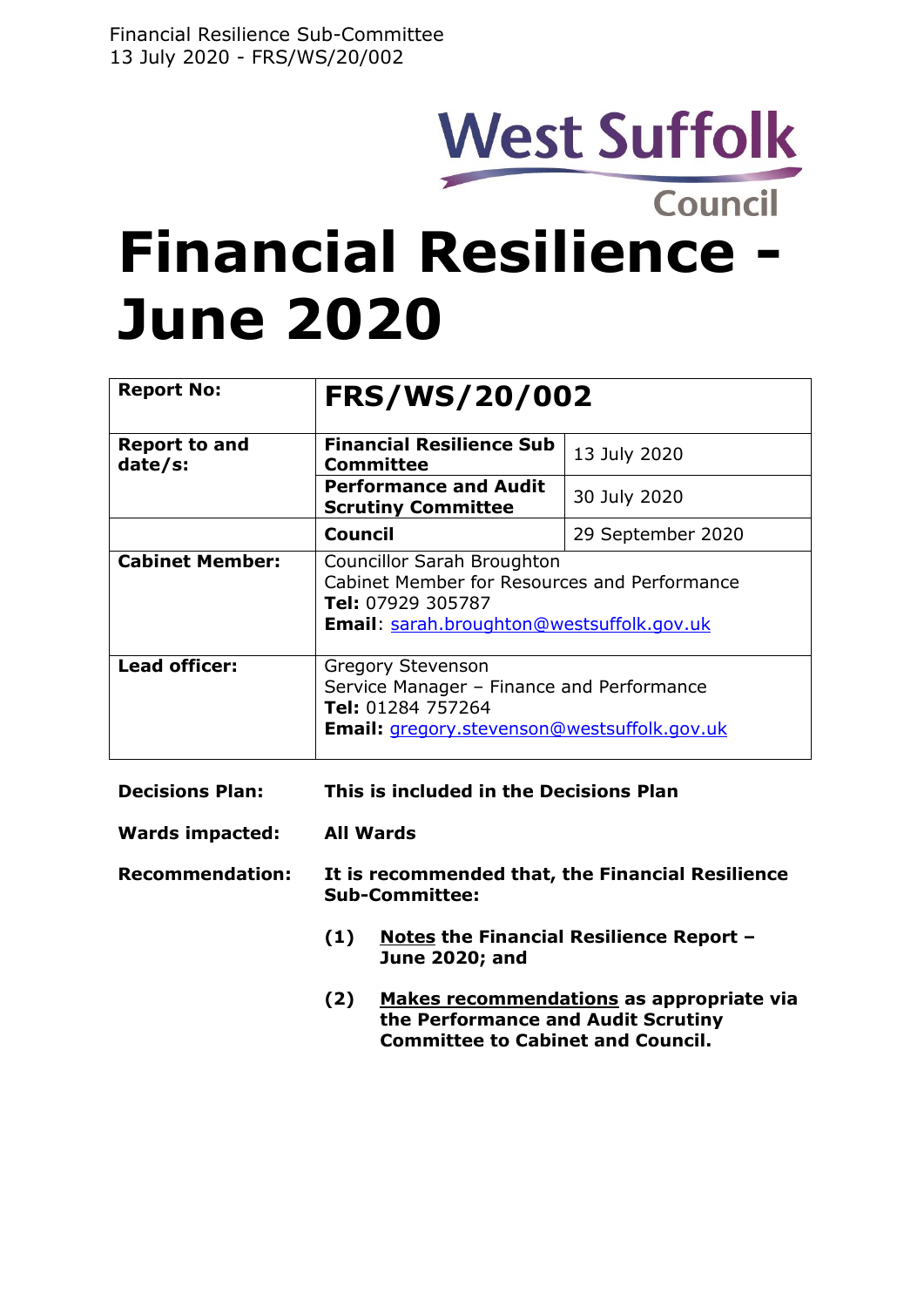## **1. Treasury Management Report – June 2020**

- 1.1 The purpose of this report is to report on the Investment Activities of West Suffolk Council from 1 April 2020 to 30 June 2020
- 1.2 The total amount invested at 1 April 2020 was £29,900,000 and at 30 June 2020 £32,650,000.
- 1.3 The 2020/21 Annual Treasury Management and Investment Strategy Statements (report [CAB/WS/20/005](https://democracy.westsuffolk.gov.uk/documents/s36527/COU.WS.20.005%20Budget%20and%20Council%20Tax%20Setting%202020-21%20and%20Medium%20Term%20Financial%20Strategy%202020-2024.pdf) approved 25 February 2020) sets out the Council's projections for the current financial year. The budget for investment income of 2020/21 is £142,141 which is based on a 0.65% target average rate of return on investments.
- 1.4 As at the end of June 2020 interest actually earned during the first quarter of the financial year amounted to £31,947.08 (average rate of return of 0.458%) against a profiled budget for the period of £35,535 (average rate of return 0.65%); a budgetary deficit of £3,587.92. The deficit relates to reducing interest rates as a result of the COVID-19 pandemic which started in mid-March. Please also see section 4 **Other Market Considerations** for more details.

## **2. Treasury Activities 1 April 2020 to 30 June 2020**

| <b>INTEREST EARNED AND AVERAGE RATE OF RETURN SUMMARY</b> |                                                     |                                                |                                                       |
|-----------------------------------------------------------|-----------------------------------------------------|------------------------------------------------|-------------------------------------------------------|
| <b>Investment Category</b>                                | <b>Total</b><br><b>Average</b><br><b>Investment</b> | <b>Average</b><br><b>Rate of</b><br>Return (%) | <b>Interest</b><br><b>Earned in</b><br>Q <sub>1</sub> |
| <b>Temporary Investments</b><br>(Term Deposits)           |                                                     |                                                |                                                       |
| Lloyds 95 Day Account                                     | 2,417,425                                           | 0.246%                                         | 2,582.50                                              |
| Santander 365 Day Account                                 | 8,000,000                                           | 1.023%                                         | 20,394.51                                             |
| Santander 180 Day Account                                 | 1,000,000                                           | 0.823%                                         | 2,050.69                                              |
| Santander 95 Day Account                                  | 500,000                                             | 0.723%                                         | 900.68                                                |
| Lloyds Treasury Account                                   | 5,516,483                                           | 0.061%                                         | 835.62                                                |
| <b>Barclays Deposit Account</b>                           | 6,000,000                                           | 0.010%                                         | 149.59                                                |
| <b>CCLA MMF</b>                                           | 6,000,000                                           | 0.244%                                         | 3,654.04                                              |
| <b>Local Authorities</b>                                  |                                                     |                                                |                                                       |
| HM Debt Management Office                                 | 7,393,162                                           | 0.058%                                         | 1,379.45                                              |
| Total Overall Average Return on Investments %             |                                                     |                                                | 0.458%                                                |
| Total Interest Earned - 1 April 2020 to 30 June 2020      |                                                     |                                                | 31,947.08                                             |

2.1 The table below summaries the interest earned, and the average rate of return achieved: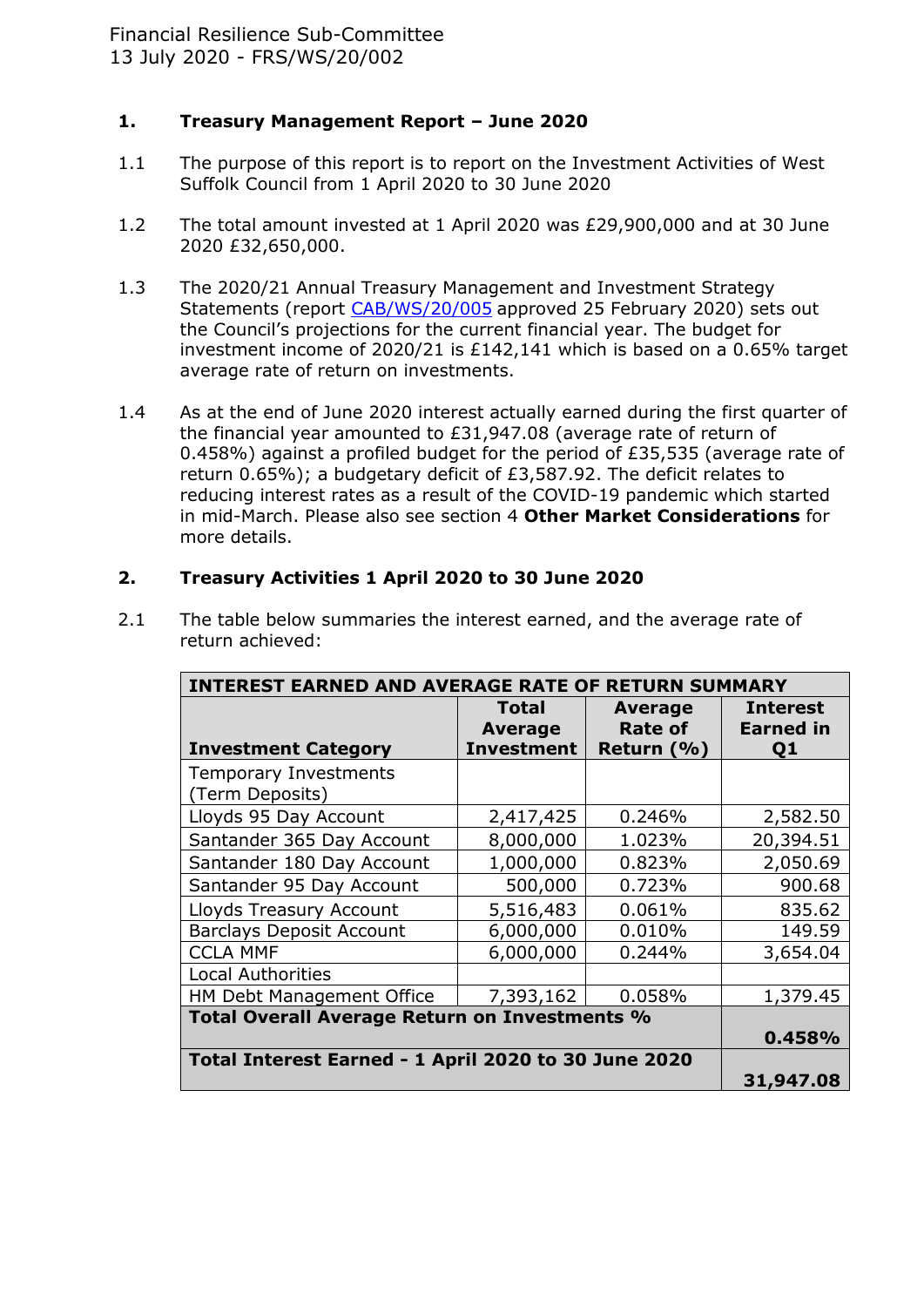Financial Resilience Sub-Committee 13 July 2020 - FRS/WS/20/002

2.2 The table below summaries the investment activity during the period:

| <b>TREASURY MANAGEMENT - INVESTMENT ACTIVITY SUMMARY</b> |            |  |
|----------------------------------------------------------|------------|--|
|                                                          | 2020/21    |  |
| <b>Opening Balance 01 April 2020</b>                     | 29,900,00  |  |
| Investments made during the year (including              |            |  |
| transfers to business reserve accounts)                  | 49,000,000 |  |
| <b>Sub Total</b>                                         | 78,900,000 |  |
| Investments realised during the year (including          |            |  |
| withdrawals from business reserve accounts)              | 46,250,000 |  |
| <b>Closing Balance 30 June 2020</b>                      | 32,650,000 |  |

2.3 The table below lists the investments held as at 30 June 2020:

| Investments held as at 30 June 2020 |                                   |                         |                       |                                |
|-------------------------------------|-----------------------------------|-------------------------|-----------------------|--------------------------------|
| Counterparty                        | <b>Principal</b><br><b>Amount</b> | <b>Interest</b><br>Rate | <b>Date</b><br>Loaned | <b>Date</b><br><b>Returned</b> |
|                                     |                                   |                         |                       |                                |
| Lloyds 95 Day                       | 2,400,000                         | 0.30%                   | 01/04/20              | <b>Notice</b>                  |
| Santander 365 Day                   | 8,000,000                         | 0.76%                   | 01/04/20              | <b>Notice</b>                  |
| Santander 180 Day                   | 1,000,000                         | 0.56%                   | 01/04/20              | <b>Notice</b>                  |
| Santander 95 Day                    | 500,000                           | 0.46%                   | 01/04/20              | <b>Notice</b>                  |
| Lloyds Treasury Acc                 | 2,750,000                         | 0.05%                   | 01/04/20              | On call<br>availability        |
| <b>Barclays Deposit Acc</b>         | 6,000,000                         | 0.01%                   | 01/04/20              | On call<br>availability        |
| <b>CCLA MMF</b>                     | 6,000,000                         | 0.24%                   | 01/04/20              | On call<br>availability        |
| HM Debt Man. Office                 | 6,000,000                         | 0.15%                   | 01/06/20              | 20/07/20                       |
|                                     |                                   |                         |                       |                                |
| TOTAL                               | 32,650,000                        |                         |                       |                                |

 As at 30 June 2020, NO notice had been placed on any of the call accounts.

**Please note:** The interest rates above are the achieved rates throughout the reporting period, actual rates going forward will be rates in force as at 1 July 2020.

#### **3. Borrowing and Temporary Loans**

3.1 Below is a summary of the borrowings and temporary loans as at 30 June 2020:

| <b>BORROWINGS AND TEMPORARY LOANS</b> |                            |                      |
|---------------------------------------|----------------------------|----------------------|
| Lender / Loan<br>number               | <b>Balance outstanding</b> | <b>Maturity date</b> |
| Barclays Loan                         | £4,000,000                 | 31 March 2078        |